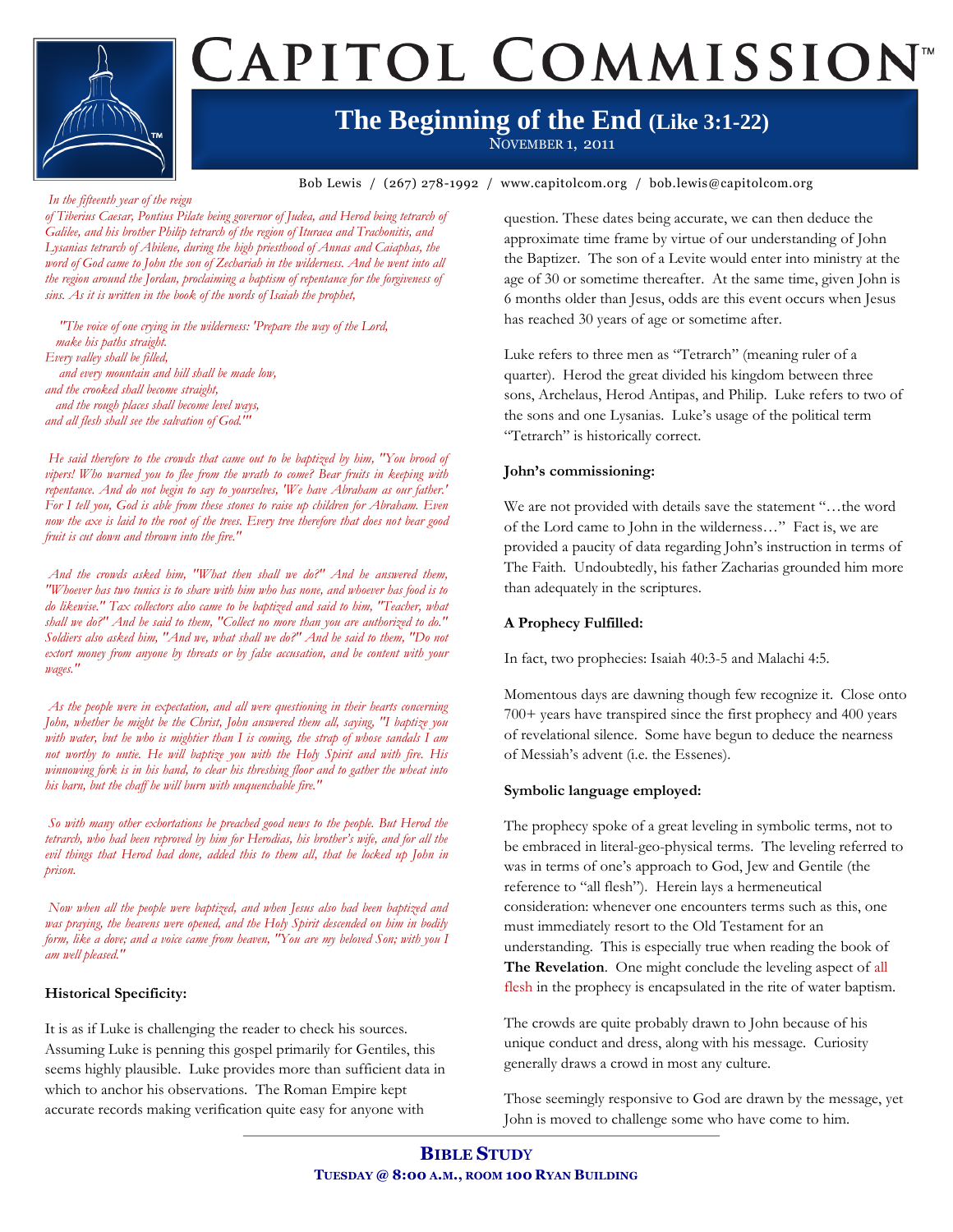## *PENNSYLVANIA*

### **The Beginning of the End (Luke 3:1-22)**

Luke doesn't make clear the challenge is directed toward the Pharisees and Sadducees<sup>1</sup>. Obviously, by this time, the conduct of John and the response of the people have come to the attention of the political and religious leadership and the two main religious parties are deputized to investigate.

It is interesting to recognize the two parties who come represent the "spiritual" (Pharisee) and the "natural" (Sadducee), whereas within the next 18 months the political will also take note.

The spiritual party believes in miracles whereas the natural does not. (Nothing has changed, has it? We face the same issue today whether in our neighborhood or here in the legislative context.)

#### **Note John's Warning:**

John addresses the Pharisees and Sadducees regarding the "coming wrath". The word John uses implies the wrath is just about to begin. It is a strong word of warning. The fact of John's prophetic presence in terms of Isaiah 40 and Malachi 4 suggest "the time is short" (hence, my title for the study). John emphasizes this note of warning when he says "…the axe is already at the root…" The background of this warning is anchored in Deuteronomy 32 and a host of prophetic admonitions as their history developed.

#### **Cutting them off at the pass:**

For centuries, the nation had assumed an elite and exclusive status before God. They were "Abraham's seed", as if genetics counted with God. John abruptly informs them God can raise up children from rocks! How's that for a challenge to Jewish manhood! This was a neither response they could not manage nor countenance and, as such, did not "…have ears to hear…" Years of stubborn rebellion tend to harden the heart and mind.

#### **But, some were sensitive**:

Some had "…ears to hear…" and asked appropriately "…What shall we do?" (This, reminiscent of Acts 2:37). Notice the range of questioners: the crowd, tax collectors, soldiers (agents of temporal government) and the religious. John's response is anchored in Micah 6:8: do justly, love mercy, walk humbly and focused on the personal and internal.

#### **A New Message:**

John's counsel was such as they had never heard before prompting them to think he, John, might be the Messiah. At the same time, Luke informs us that the "expectation of the people" was oriented

toward Messiah again signaling the Spirit of God's preparatory work. (We remember Simeon, Anna, and the Essenes). Luke says the people were questioning "in their hearts" (not asking him) with John responding to their questioning. This suggests God the Spirit's informing John of their concerns.

### **Humility personified:**

John's ministry is as the brief flaming of the candle. He is only the forerunner, the announcer and he willingly, graciously fulfills that role. Humanly speaking, John exemplifies the role of the Holy Spirit as it pertains to the Lord, Jesus<sup>2</sup>.

#### **John's Future:**

Luke then advances historically to inform us of John's soon destiny.

Somewhere and at sometime not noted in the text John confronted Herod relative to his unlawful relationship with Herodias. Herod in response and for reasons not quite clear, imprisons John. That Herod cared little for Jewish law is evidenced in his blatant conduct regarding Herodias. Two things seem to be in play here: 1) Herod's curiosity regarding John<sup>3</sup>, and 2) Herod's succumbing to Herodias' pressures<sup>4</sup>. At this juncture Herod is between a rock and a hard place, but a dilemma of his own making.

#### **Jesus' Baptism by John:**

Baptism was not typically part of Jewish ritual save in the case of gentile converts. John introduces baptism as a sign of one's repentance for sin (a leveling). Obviously, Jesus had no need for such an act, which John recognized. Yet, Jesus, as our ultimate representative and the 2nd Adam, underwent this ritual for two reasons: 1) Our representative, and 2) as an opportunity to demonstrate, **objectively**, the reality of the Trinity as the event unfolded. This heavenly certification at the initiation of Jesus' public ministry will be repeated once more as Jesus initiates the final phase of his public ministry.

#### **A Clearly Shrouded Mystery:**

For 2 thousand years the saints have wrestled with this issue, the tri-unity of God. The term TRINITY is not a biblical term, but one aptly applied to the reality we see displayed in the text of scripture. Our God is ONE manifesting himself in three personas, each persona having all the attributes of the ONE God.

Easy to believe. Hard to understand.